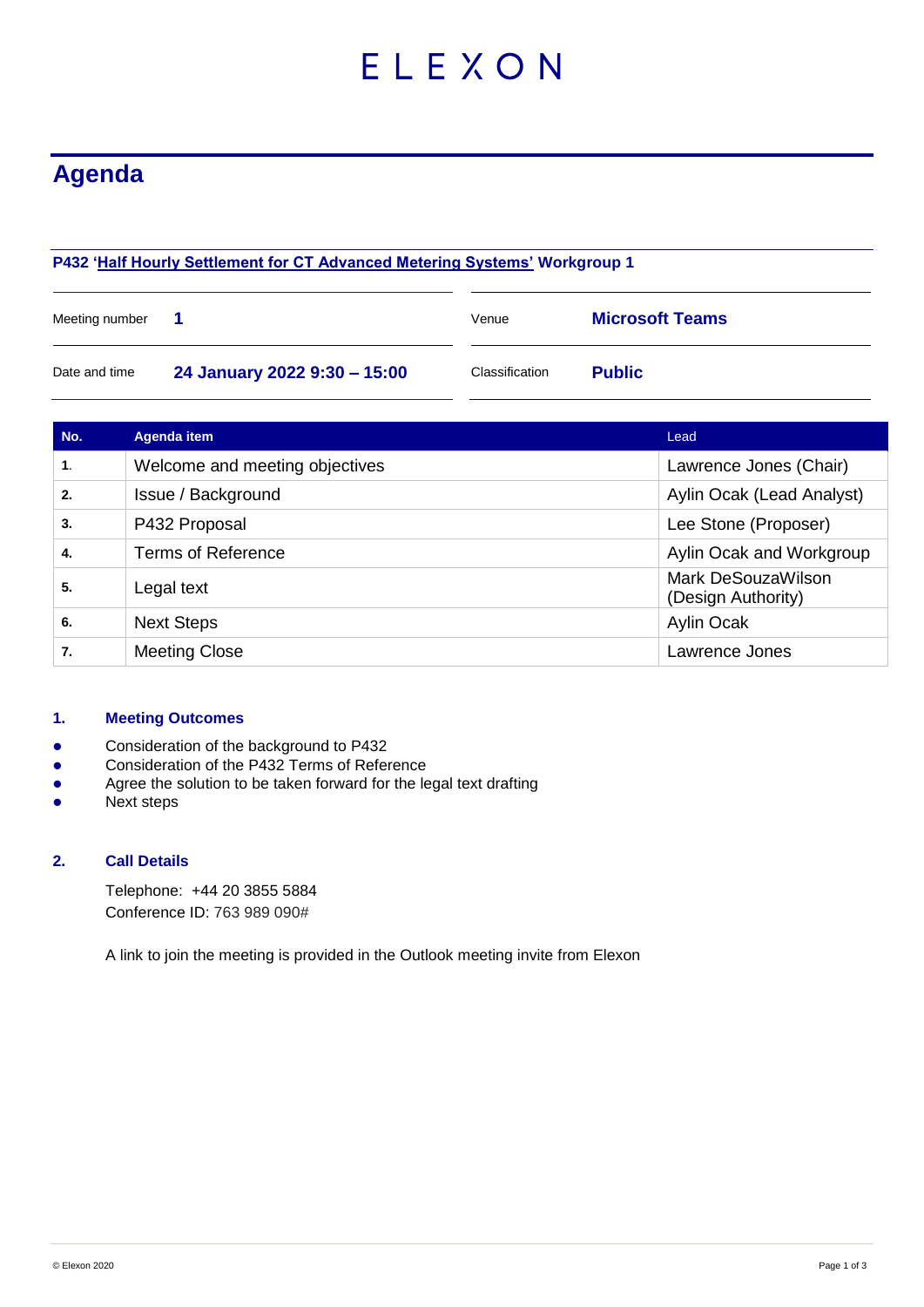#### **The Applicable BSC Objectives are:**

- (a) The efficient discharge by the Transmission Company of the obligations imposed upon it by the Transmission Licence
- (b) The efficient, economic and co-ordinated operation of the national electricity transmission system
- (c) Promoting effective competition in the generation and supply of electricity, and (so far as consistent therewith) promoting such competition in the sale and purchase of electricity
- (d) Promoting efficiency in the implementation and administration of the balancing and settlement arrangements
- (e) Compliance with the Electricity Regulation and any relevant legally binding decision of the European Commission and/or the Agency [for the Co-operation of Energy Regulators]
- (f) Implementing and administrating the arrangements for the operation of contracts for difference and arrangements that facilitate the operation of a capacity market pursuant to EMR legislation
- (g) Compliance with the Transmission Losses Principle

#### **The Self-Governance Criteria are:**

A proposal that, if implemented

- (a) does not involve any amendments whether in whole or in part to the EBGL Article 18 terms and conditions, except to the extent required to correct an error in the EBGL Article 18 terms and conditions or as a result of a factual change, including but not limited to:
	- (i) correcting minor typographical errors;
	- (ii) correcting formatting and consistency errors, such as paragraph numbering; or
	- (iii) updating out of date references to other documents or paragraphs;
- (b) is unlikely to have a material effect on:
	- (i) existing or future electricity consumers; and
	- (ii) competition in the generation, distribution, or supply of electricity or any commercial activities connected with the generation, distribution, or supply of electricity; and
	- (iii) the operation of the national electricity transmission system; and
	- (iv) matters relating to sustainable development, safety or security of supply, or the management of market or network emergencies; and
	- (v) the Code's governance procedures or modification procedures, and
- (c) is unlikely to discriminate between different classes of Parties.